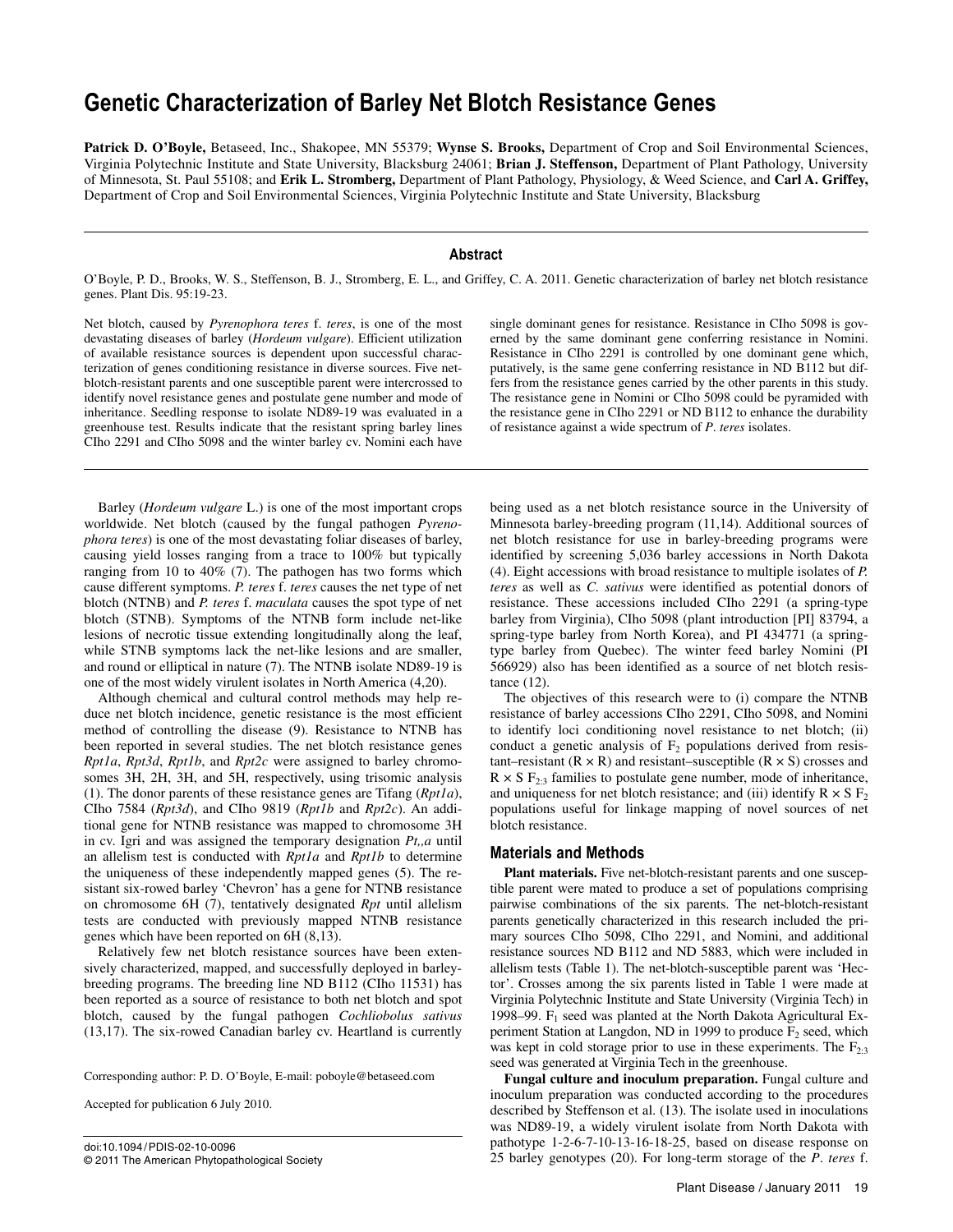*teres* isolate, cultures were prepared from a single-spore isolation, adhered to silica gel crystals, and stored at 4°C in glass vials. Inoculum preparation was initiated approximately 2 weeks prior to inoculations by placing several silica gel crystals containing conidia onto petri dishes containing V8 juice agar (18). Isolate ND89-19 were incubated at room temperature (20 to 25°C) for approximately 5 days under 12 h of fluorescent lighting (14.3 µmol  $s^{-1}$  m<sup>-2</sup>). After 5 days, cultures were transferred to new V8 juice agar plates and cultured under the same conditions for an additional 9 days prior to the inoculation of barley plants. Immediately prior to inoculation, petri dishes were scraped with a sterile plastic spatula after adding approximately 10 to 20 ml of sterile distilled water. Because mycelia and media may clog inoculation equipment, the harvested conidial suspension was filtered through a single layer of cheesecloth (grade no. 40). After straining conidial suspensions, the inoculum was placed immediately on ice to inhibit spore germination. A hemacytometer was used to calculate and adjust inoculum concentration to approximately  $2 \times 10^4$  conidia/ml. A single drop of Tween 20 per 100 ml of inoculum was added after adjusting the concentration (13). After completion of the experiment, all fungal and rejected plant materials were steam sterilized for 3 h prior to disposal.

**Growth chamber inoculations.** Barley plants were grown in square plastic pots (6 by 6 by 5.5 cm) with four seeds/pot and 32 pots/flat. The  $F_2$  population sizes ranged from 122 to 643 individuals and were planted in five to seven flats per population. Resistant and susceptible parents of each cross were included as check treatments along with the susceptible cv. Stander (PI 564743) as an additional check. Six pots containing one seed of each check were included in each flat and locations of the pots containing checks were randomized within each flat. Data for  $F_2$  plants derived from different F<sub>1</sub> plants were tested for homogeneity using a  $\chi^2$  test prior to pooling data. The 267 Hector/Nomini  $F_{2:3}$  families were planted in a total of 122 flats and included 8 to 52 plants/family. The 112 Hector/CIho 2291  $F_{2:3}$  families were planted in a total of 22 flats and included 8 to 40 plants/family. The 124 Hector/CIho 5098  $F_{2,3}$ families were planted in a total of 32 flats and included 8 to 28 plants/family. Plants were fertilized approximately 10 days after planting with  $20-20-20$  (N-P<sub>2</sub>O<sub>5</sub>-K<sub>2</sub>O) water-soluble fertilizer. Barley seedlings were inoculated at the two- to three-leaf stage (approximately 14 days after planting) with conidia suspended in water, using a glass atomizer and an air pump. Approximately 0.2 ml of inoculum suspension containing up to 2,000 conidia/ml was applied per plant. Inoculated seedlings were placed in complete darkness in a dew chamber (Percival Scientific, Perry, IA) at 20°C for approximately 24 h post inoculation. Following removal from the dew chamber, plants were placed in a growth chamber in which the temperature was maintained at approximately 20°C with 16 h of fluorescent light (59.2 µmol  $s^{-1}$  m<sup>-2</sup>). Evaluation of disease symptoms was recorded at approximately 9 to 14 days after inoculation, depending on which  $F_{2,3}$  families were being screened and the development of disease symptoms on checks.

**Classification of barley reaction to** *P. teres* **f.** *teres.* Barley plants inoculated with *P. teres* f. *teres* were rated using the 1-to-10 scale described by Tekauz (16). Plants receiving a rating of 1 through 5 were categorized as resistant (R) and plants receiving a rating of 6 through 10 were categorized as susceptible (S). The scale accounts for the size, shape, and degree of chlorosis or necrosis associated with typical net blotch lesions on diseased barley plants. Resistant (ratings 1 to 3) disease reactions of NTNB consist of small, necrotic lesions with no chlorosis present, and moderately resistant (ratings 4 to 5) ones by small necrotic lesions with some necrotic transverse and longitudinal streaking. Moderately resistant reactions also can be accompanied by various degrees of chlorotic border around necrotic regions. Moderately susceptible (ratings 6 to 7) and susceptible (ratings 8 to 10) disease reactions are composed of larger, necrotic lesions with varying degrees of chlorotic border. For highly susceptible reactions types, the lesions will coalesce and, in extreme cases, necrosis of the entire leaf may occur (16). To test segregation ratios in  $F_2$  and  $F_{2:3}$  populations,  $\chi^2$  tests were used.

## **Results**

**Genetic analysis of**  $\mathbb{R} \times \mathbb{R}$  $\mathbb{F}_2$  **progeny.** Segregation patterns of progeny derived from crosses between the resistant parents Nomini and ND B112 (152R:10S), Nomini and ND 5883 (142R:12S), and Nomini and CIho 2291 (285R:11S) all fit a 15R:1S ratio (Table 2). This indicates that each of these parents possess a single independent dominant resistance gene governing net blotch resistance. Progeny derived from a cross between Nomini and the resistant parent CIho 5098 segregated 358R:4S, fitting a 63R:1S ratio and indicating that the progeny were segregating for three independent dominant resistance genes. Overall, segregation analysis of  $R \times R$   $F_2$ populations that include Nomini indicates that it possesses a single dominant gene governing resistance to net blotch. The gene in Nomini is different from and independent of those in ND B112, ND 5883, and CIho 2291.

Progeny derived from a cross between CIho 2291 and ND B112 segregated 247R:5S, fitting a 63R:1S ratio and indicating segregation for three dominant resistance genes (Table 2). Progeny derived from a cross between CIho 2291 and CIho 5098 segregated 113R:9S and fit a 15:1 ratio. This indicated that the progeny were segregating for two dominant resistance genes. Overall, segregation analysis of  $R \times R$   $F_2$  populations that include CIho 2291 indicates that it possesses a single dominant gene governing resistance to net blotch. The gene in CIho 2291 is different and independent of those in Nomini and CIho 5098.

Progeny derived from a cross between CIho 5098 and ND B112 segregated 129R:7S, fitting a 15:1 ratio (Table 2). This indicated that these parents have single independent dominant genes governing net blotch resistance. Overall, segregation analysis of  $R \times R$   $F_2$ populations that include CIho 5098 indicates that it possesses a single dominant gene governing resistance to net blotch. The gene in CIho 5098 is different and independent of those in CIho 2291 and ND B112.

The resistant parents ND B112 and ND 5883 were included in allelism tests.  $F_2$  progeny derived from a cross between ND B112 and ND 5883 segregated 288R:32S, which was significantly differ-

**Table 1.** Pedigree, spike type, growth habit, and net blotch (caused by the fungal pathogen *Pyrenophora teres*) reaction of five resistant and one susceptible barley lines included as parents in a partial-diallel mating scheme used to derive  $F_2$  and  $F_{2:3}$  progeny for characterization of net blotch resistance genes

| Line           | Pedigree                                                                                  | <b>Spike</b><br>type | Growth<br>habit | Net blotch<br>reaction <sup>a</sup> |
|----------------|-------------------------------------------------------------------------------------------|----------------------|-----------------|-------------------------------------|
| <b>ND B112</b> | 'Kindred'/CIho 7117-77                                                                    | Six-rowed            | Spring          | $R(1-3)$                            |
| ND 5883        | 'Clipper'/6/'Betzes'//CIho 5791/2*'Parkland'/3/'Betzes'/'Piroline'/4/'Akka'/5/'Centenial' | Two-rowed            | Spring          | $R(2-5)$                            |
| Nomini         | 'Boone'/'Henry'//VA77-12-41 <sup>b</sup>                                                  | Six -rowed           | Winter          | $R(1-3)$                            |
| CIho 2291      | Selection from CIho 1326                                                                  | Two-rowed            | Spring          | $R(1-4)$                            |
| CIho 5098      | Unknown                                                                                   | Six -rowed           | Spring          | $R(1-5)$                            |
| Hector         | Betzes/'Palliser'                                                                         | Two-rowed            | Spring          | $S(5-10)$                           |

 $a R$  = resistant (1 to 5) and S = susceptible (6 to 10) reactions to net blotch using the 1-to-10 scale developed by Tekauz (16), based on growth chamber inoculations. Numbers in parentheses represent the range of infection types for each parent on the 1-to-10 scale.

b VA 77-12-41 was derived from a composite of crosses including CIho 9623, CIho 9658, CIho 9708, and 'Atlas', each crossed to a 'Cebada Capa'/'Wong'//Awnletted 'Hudson' selection (12).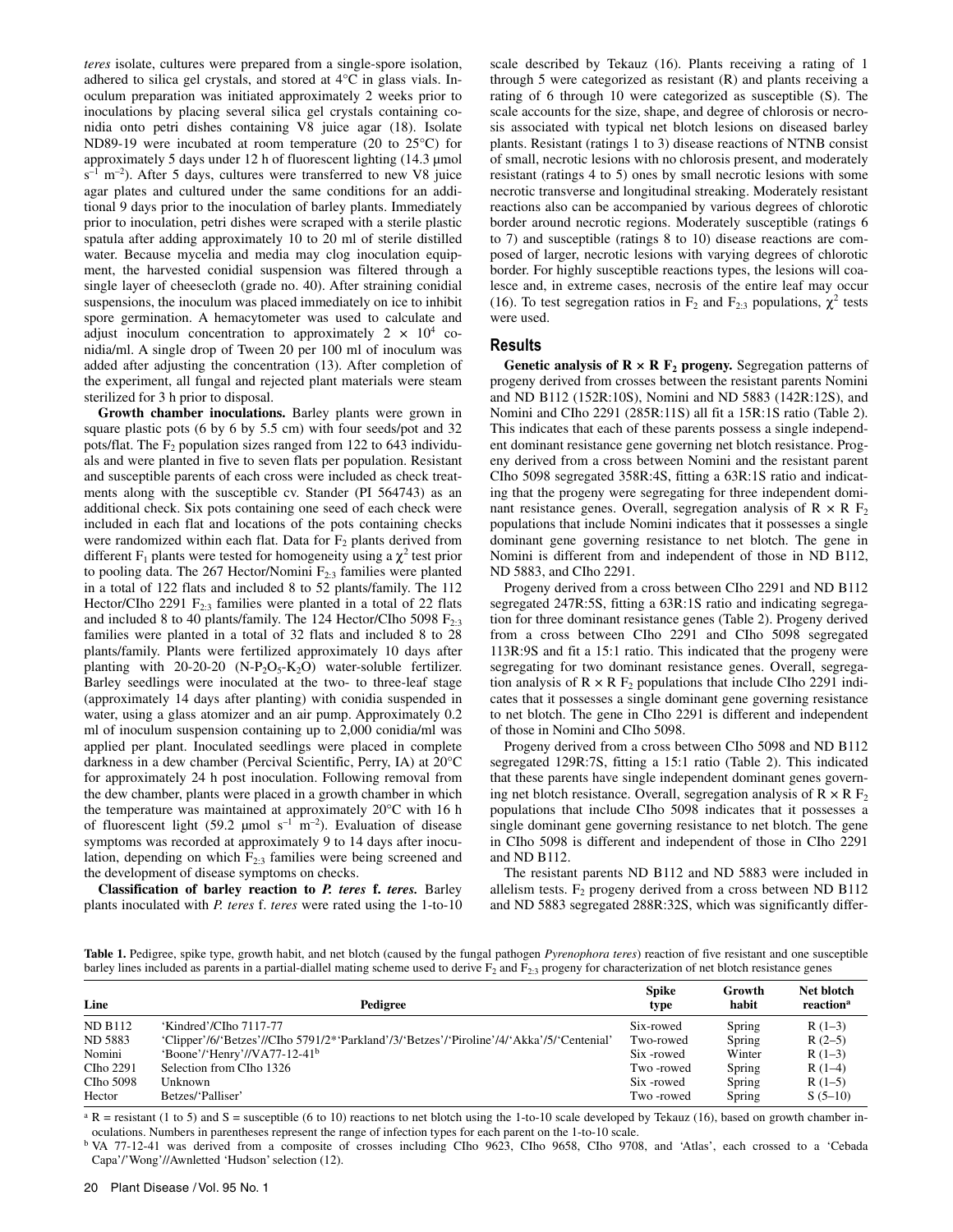ent from the expected 15R:1S ratio (Table 2). Overall, segregation analysis of  $R \times R$  F<sub>2</sub> populations that include ND B112 and ND 5883 indicates that they each possess a single dominant gene governing resistance to net blotch. The gene in ND B112 is different and independent of those in Nomini, CIho 5098, and ND 5883. The gene in ND 5883 also is different and independent of the gene in Nomini.

Results of genetic analysis of  $F_2$  progeny derived from  $R \times R$ crosses indicate that Nomini has a single dominant gene governing net blotch resistance which differs from those in CIho 2291, ND B112, and ND 5883. Nomini and CIho 5098 putatively have the same single dominant net blotch resistance gene. Results of the genetic analysis of the  $F_2$  progeny also indicate that CIho 2291 and ND B112 may share the same single dominant net blotch resistance gene.

**Genetic analysis of**  $\mathbb{R} \times \mathbb{S}$  $\mathbb{F}_2$  **progeny.** The mode of inheritance and number of genes controlling net blotch resistance in five resistant parents was postulated using  $\chi^2$  analysis of resistant versus susceptible  $F_2$  progeny derived from crosses of each resistant parent with the susceptible cv. Hector. ND B112 had an average infection type rating of 2 (ranging from 1 to 3) while Hector had an average rating of 7.5 (ranging from 5 to 10) for reaction to net blotch. The 134 Hector/ND B112  $F_2$  progeny segregated 108R:26S, fitting a 3R:1S ratio (Table 3). This indicates that ND B112 has a single dominant gene for net blotch resistance.

ND 5883 had an average rating of 3.3 (ranging from 2 to 5) while Hector had an average rating of 8.2 (ranging from 7 to 9). The 144 Hector/ND 5883  $F_2$  progeny segregated 113R:31S, which fit a 3R:1S ratio, indicating that ND 5883 has a single dominant gene for net blotch resistance (Table 3)

Nomini had an average rating of 1.6 (ranging from 1 to 3) while Hector had an average rating of 8.8 (ranging from 7 to 10). The 236 Hector/Nomini F2 progeny segregated 167R:69S, fitting a 3R:1S ratio. This indicates that Nomini has a single dominant gene for seedling resistance to net blotch (Table 3).

The resistant parent CIho 2291 had an average rating of 1.9 (ranging from 1 to 4) while the susceptible parent Hector had an average rating of 8 (ranging from 7 to 9). The 643 Hector/CIho 2291 F2 progeny segregated 489R:154S, fitting a 3R:1S ratio. This indicates that CIho 2291 has a single dominant gene for resistance net blotch (Table 3).

The resistant parent CIho 5098 had an average rating of 2.5 (ranging from 1 to 5) while the susceptible parent Hector had an average rating of 7.5 (ranging from 6 to 9). The 252 Hector/CIho5098  $F_2$  progeny segregated 195R:57S, fitting a 3R:1S ratio. This indicates that CIho 5098 has a single dominant gene for seedling resistance to *P. teres* isolate ND89-19 (Table 3).

Results of the genetic analysis of  $F_2$  progeny derived from  $R \times S$ crosses indicate that ND B112, ND 5883, Nomini, CIho 2291, and CIho 5098 each have a single dominant gene governing resistance to net blotch. Overall, these results confirm those from genetic analysis of progeny derived from  $R \times R$  crosses.

**Genetic analysis of R**  $\times$  **S F<sub>2:3</sub> progeny.** A  $\chi^2$  analysis of 267 Hector  $\times$  Nomini  $F_{2:3}$  families (Table 4) confirmed data from  $F_2$ populations that Nomini has a single dominant gene for net blotch resistance. The  $267 \text{ F}_{2:3}$  families were classified as 61 homozygous resistant lines, 128 heterozygous lines (segregating 3R:1S), and 78 homozygous susceptible lines. These data fit the expected 1:2:1 genotypic ratio for the segregation of a single dominant gene conferring resistance to net blotch.

A  $\chi^2$  analysis of Hector  $\times$  CIho 2291 F<sub>2:3</sub> families (Table 4) confirmed data from  $F_2$  populations that CIho 2291 has a single dominant gene for net blotch resistance. The  $112 \text{ F}_{2:3}$  families were classified as 30 homozygous resistant lines, 52 heterozygous lines (segregating 3R:1S), and 30 homozygous susceptible lines. These data fit the expected 1:2:1 genotypic ratio for the segregation of a single dominant gene conferring resistance to net blotch.

A  $\chi^2$  analysis of Hector  $\times$  CIho 5098 F<sub>2:3</sub> families (Table 4) confirmed data from  $F_2$  populations that CIho 5098 has a single dominant gene for net blotch resistance. The  $124 \text{ F}_{2:3}$  families were classified as 33 homozygous resistant lines, 59 heterozygous lines (segregating 3R:1S), and 32 homozygous susceptible lines. These data fit the expected 1:2:1 genotypic ratio for the segregation of a single dominant gene conferring resistance to net blotch.

#### **Discussion**

Efficient use of disease resistance sources in plant breeding programs is dependent upon successful characterization of the resis-

| Parent 1       | Parent 2       | R <sub>p</sub> | сb | Ratio <sup>c</sup> | $\mathbf{v}^{\mathrm{2d}}$<br>n. | P value |
|----------------|----------------|----------------|----|--------------------|----------------------------------|---------|
| Nomini         | <b>ND B112</b> | 152            | 10 | 15:1               | 0.0                              | 0.97    |
| Nomini         | ND 5883        | 142            | 12 | 15:1               | 0.6                              | 0.43    |
| Nomini         | CIho 2291      | 285            |    | 15:1               | 3.2                              | 0.07    |
| Nomini         | CIho 5098      | 358            |    | 63:1               | 0.5                              | 0.48    |
| CIho 2291      | <b>ND B112</b> | 247            |    | 63:1               | 0.3                              | 0.59    |
| CIho 2291      | CIho 5098      | 113            |    | 15:1               | 0.3                              | 0.60    |
| CIho 5098      | <b>ND B112</b> | 129            |    | 15:1               | 0.3                              | 0.59    |
| <b>ND B112</b> | ND 5883        | 288            | 32 | 15:1               | $7.7*$                           | 0.005   |

Table 2. A  $\chi^2$  analysis of the number of genes controlling resistance to net blotch (caused by *Pyrenophora teres*) in five resistant barley parents<sup>a</sup>

<sup>a</sup> Each population consisted of F<sub>2</sub> progeny derived from resistant–resistant parental crosses.<br><sup>b</sup> R = number of F<sub>2</sub> progeny which received a rating of 1 to 5 and S = number of F<sub>2</sub> progeny which received a rating of 6 Tekauz (16) in response to *P. teres* f. *teres* isolate ND89-19.<br><sup>c</sup> Ratio used in  $\chi^2$  test where 15:1 indicates segregation of two independent dominant genes and 63:1 indicates segregation of three independent domina

genes.

<sup>d</sup> Asterisk (\*) indicates significance at  $P \le 0.01$ .

| Table 3. A $\chi^2$ analysis of the number of genes controlling resistance to net blotch (caused by <i>Pyrenophora teres</i> ) in five resistant barley parents <sup>a</sup> |  |
|------------------------------------------------------------------------------------------------------------------------------------------------------------------------------|--|
|------------------------------------------------------------------------------------------------------------------------------------------------------------------------------|--|

| Parent 1 | Parent 2       | Db  | сb  | Ratio <sup>c</sup> | ns 4                  | <i>P</i> value |
|----------|----------------|-----|-----|--------------------|-----------------------|----------------|
| Hector   | <b>ND B112</b> | 108 | 26  | 3:1                | າາ<br><u>_ _</u>      | 0.13           |
| Hector   | ND 5883        | 113 | 31  | 3:1                | 0.9                   | 0.33           |
| Hector   | Nomini         | 167 | 69  | 3:1                | 2 <sub>3</sub><br>ن ک | 0.13           |
| Hector   | CIho 2291      | 489 | 154 | 3:1                | 0.4                   | 0.54           |
| Hector   | CIho 5098      | 195 | 57  | 3:1                | 0.8                   | 0.38           |

<sup>a</sup> Each population consisted of F<sub>2</sub> progeny derived from resistant–susceptible parental crosses.<br><sup>b</sup> R = number of F<sub>2</sub> progeny which received a rating of 1 to 5 and S = number of F<sub>2</sub> progeny which received a rating of

 $\textdegree$  Ratio used in  $\chi^2$  test where 3:1 indicates segregation of one dominant gene, 15:1 indicates segregation of two independent dominant genes, and 63:1 indicates segregation of three independent dominant genes.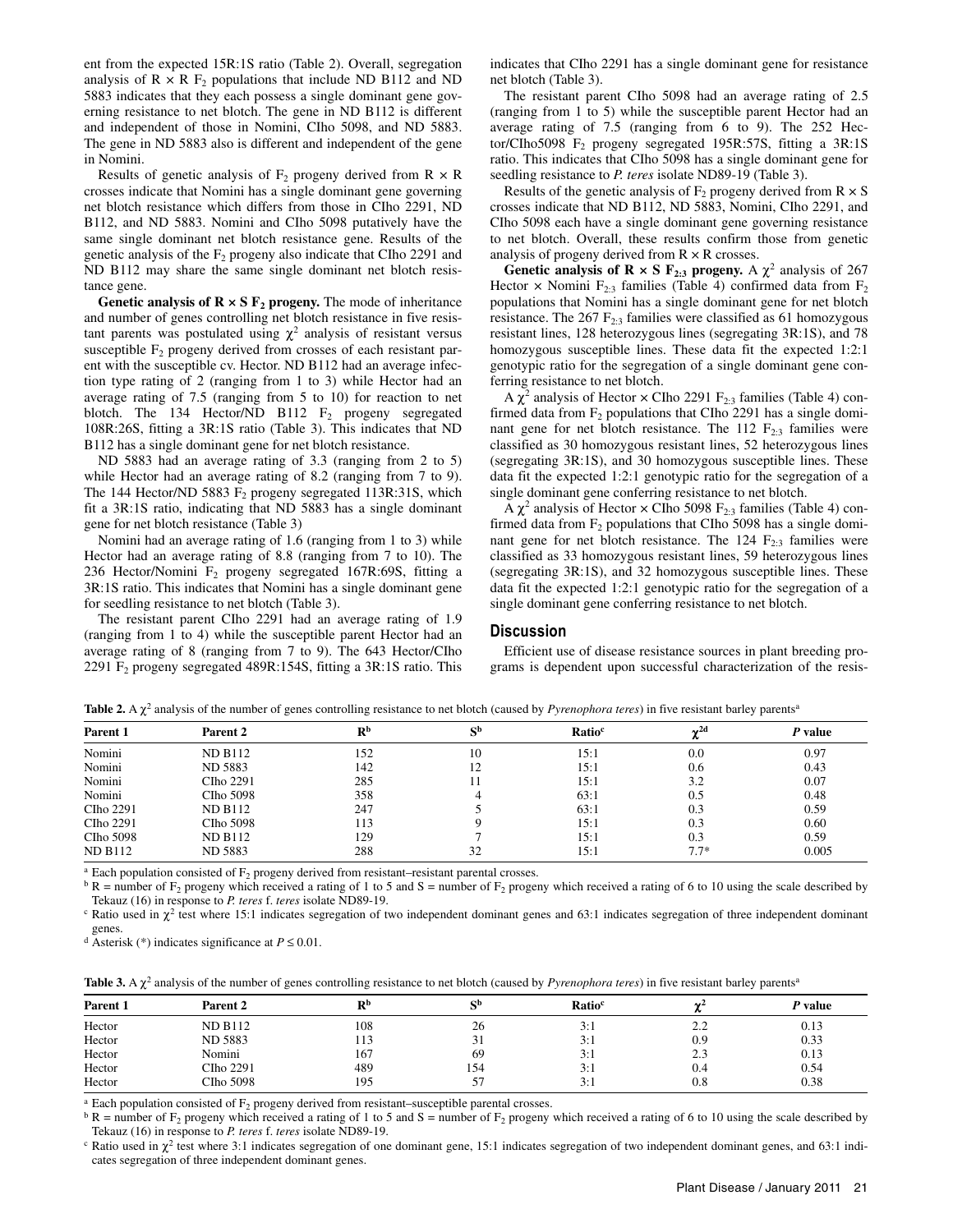tance gene or genes carried by such sources. Breeding for disease resistance may be complicated by pathotype variability in the pathogen. Moderate to high variability for virulence can occur among isolates of *P. teres* f. *teres* (15,17), suggesting that pyramiding of novel resistance genes from multiple sources may be required to develop barley cultivars having effective, broad, and durable resistance (3,6,7,10,20).

In the current study, two recently identified NTNB-resistant barley lines (CIho 5098 and CIho 2291) and the resistant winter barley cv. Nomini were characterized for their potential use as NTNB resistance sources in barley-breeding programs. These three resistance sources were compared with each other and with two previously described resistance sources, ND B112 and ND 5883 (13,19), using a partial-diallel mating scheme, which included the susceptible parent Hector. A combination of  $F_2$  and  $F_{2:3}$  progeny derived from crosses between the six parents were used to determine novelty of the resistance genes in each of the resistant parents as well as to postulate gene number and mode of inheritance.

Genetic analysis of  $F_2$  populations indicated that ND B112 has one dominant gene for seedling resistance to NTNB (Tables 2 and 3). This resistance gene segregated independently and is different from those in Nomini, CIho 5098, and ND 5883 (Table2). Genetic analysis of  $F_2$  populations also indicated that ND 5883 has a single dominant gene for NTNB resistance. This gene was novel compared with the resistance genes in ND B112, Nomini, CIho 5098, and CIho 2291 (Tables 2 and 3).

Genetic analysis of  $F_2$  progeny derived from a cross between Nomini and CIho 5098 indicated that three independent, dominant genes for resistance to NTNB were segregating in this population (Table 2). However, other  $F_2$  data overwhelmingly indicate that both CIho 5098 and Nomini have the same single dominant resistance gene (Tables 3 and 4). An alternative explanation for this discrepancy, given the small number of susceptible individuals in the Nomini  $\times$  CIho 5098  $F_2$  population, is that the four susceptible individuals were either misclassified or the result of a seed mixture. The interpretation of this scenario is that Nomini and CIho 5098 have the same dominant gene for NTNB resistance. Genetic analysis of additional  $F_2$  populations indicated that the resistance gene or genes in CIho 5098 differ from those in CIho 2291 and ND B112 (Table 2). Genetic analysis of  $F_2$  and  $F_{2:3}$  populations indicated that NTNB resistance in CIho 2291 is conditioned by one dominant gene, which differs from the NTNB resistance genes in Nomini and CIho 5098 (Tables 2–4). Genetic analysis of  $F<sub>2</sub>$  progeny derived from a cross between ND B112 and CIho 2291 indicated that three independent, dominant genes for resistance to NTNB were segregating in this population (Table 2). Other  $F_2$  data, however, strongly indicate that both ND B112 and CIho 2291 have a single dominant resistance gene (Tables 3 and 4). The small number of susceptible individuals (five) in the ND B112  $\times$  Clho 2291  $F<sub>2</sub>$  population likely were misclassified or the result of a seed mixture. The implication of this scenario is that ND B112 and CIho 2291 have the same dominant gene for NTNB resistance.

The observation of a small number of susceptible individuals in the Nomini  $\times$  CIho 5098 and ND B112  $\times$  CIho 2291 F<sub>2</sub> populations, although likely the result of misclassification, suggest that alternative explanations are possible. One alternative is that a modifying gene required for the expression of disease resistance is linked to the NTNB resistance gene in Nomini and CIho 5098, and a similar modifying gene is linked to the resistance gene in ND B112 and CIho 2291. In this situation, the modifying genes may be very closely linked to the major resistance gene; however, infrequent recombination could occur, resulting in a few susceptible individuals. These modifying genes could operate in a similar manner to *rpg4* which, when expressed in barley genotypes also expressing *Rpg5*, confers resistance to stem rust (*Puccinia graminis* f. sp. *tritici*) race TTKSK (a.k.a. Ug99) (2).

In conclusion, results of these genetic experiments have several implications for utilization of net blotch resistance genes carried by resistant parents included in this study. The resistant barley lines Nomini, CIho 5098, and CIho 2291 all have a single dominant NTNB resistance gene. The monogenic and dominant nature of net blotch resistance in these sources should allow for easy transfer of resistance genes into high-yielding breeding lines with favorable agronomic and end-use quality traits in cultivar-development programs. Also, the discovery that Nomini and CIho 5098 have the same net blotch resistance gene affords breeders wishing to use this resistance gene with a choice of donor parents. Spring barley breeders can use CIho 5098 whereas winter barley breeders can use Nomini, thus avoiding crosses between barley parents having spring and winter growth habits. The resistance gene in Nomini or CIho 5098 could be pyramided with the resistance gene in CIho 2291 (or ND B112). ND B112 has been used extensively as a source of durable spot blotch resistance in Upper Midwest barley cultivars but is also known to possess a high level of net blotch resistance. Unfortunately, the net blotch resistance from ND B112 was apparently not transferred to these cultivars, as most are susceptible (13). The resistance gene in ND 5883 could also be pyramided if a wider spectrum of disease resistance is desired. This strategy has been suggested as a method of ensuring the durability of resistance as well as providing resistance against a wide spectrum of *P*. *teres* isolates (3). The resistant parents Nomini, CIho 5098, and CIho 2291 are all potential parents for linkage mapping of single dominant genes conditioning NTNB resistance.

#### **Acknowledgments**

We thank R. Dill-Macky (University of Minnesota) for lending her expertise to the fungal culture and inoculation procedures. ND89-19 was utilized under APHIS permit P526P-07-04647.

#### **Literature Cited**

- 1. Bockelman, H. E., Sharp, E. L., and Eslick, R. F. 1977. Trisomic analysis of genes for resistance to scald and net blotch in several barley cultivars. Can. J. Bot. 55:2142-2148.
- 2. Brueggeman, R., Steffenson, B. J., and Kleinhofs, A. 2009. The rpg4/RPG5 stem rust resistance locus in barley. Cell Cycle 8:1-5.
- 3. Douiyssi, A., Rasmusson, D. C., and Roelfs, A. P. 1998. Responses of barley cultivars and lines to isolates of *Pyrenophora teres*. Plant Dis. 82:316-321.
- 4. Fetch, T. G., Jr., Steffenson, B. J., Bockelman, H. E., and Wesenber, D. M. 2008. Spring barley accessions with dual spot blotch and net blotch resistance. Can. J. Plant Pathol. 30:534-542.
- 5. Graner, A., Foroughi-Wehr, B., and Tekauz, A. 1996. RFLP mapping of a gene in barley conferring resistance to net blotch (*Pyrenophora teres*). Euphytica 91:229-234.
- 6. Gupta, S., Loughman, R., Platz, G. J., and Lance, R. C. M. 2003. Resistance

Table 4. A χ<sup>2</sup> analysis of the number of genes controlling resistance to net blotch (caused by *Pyrenophora teres*) in F<sub>2:3</sub> families of three resistant–susceptible barley crosses

|                  | No. of $F_{2:3}$ families |                |    |                    |          |         |
|------------------|---------------------------|----------------|----|--------------------|----------|---------|
| <b>Cross</b>     | $\mathbf{R}^{\mathbf{a}}$ | H <sub>p</sub> | cс | Ratio <sup>d</sup> | ne4<br>w | P value |
| Hector/Nomini    | 61                        | 128            | 78 | 1:2:1              | 2.6      | 0.27    |
| Hector/CIho 2291 | 30                        | 52             | 30 | 1:2:1              | 0.6      | 0.75    |
| Hector/CIho 5098 | 33                        | 59             | 32 | 1:2:1              | 0.3      | 0.86    |

a Number of F2:3 families in which all seedlings tested received a rating of 1 to 5 using the scale described by Tekauz (16) in response to *P. teres* f. *teres* isolate ND89-19.

<sup>b</sup> Number of F<sub>2:3</sub> families for which seedlings segregated 3R:1S, indicating that the F<sub>2</sub> plant from which they were derived was heterozygous.<br><sup>c</sup> Number of F<sub>2:3</sub> families which received a rating of 6 to 10 in respons